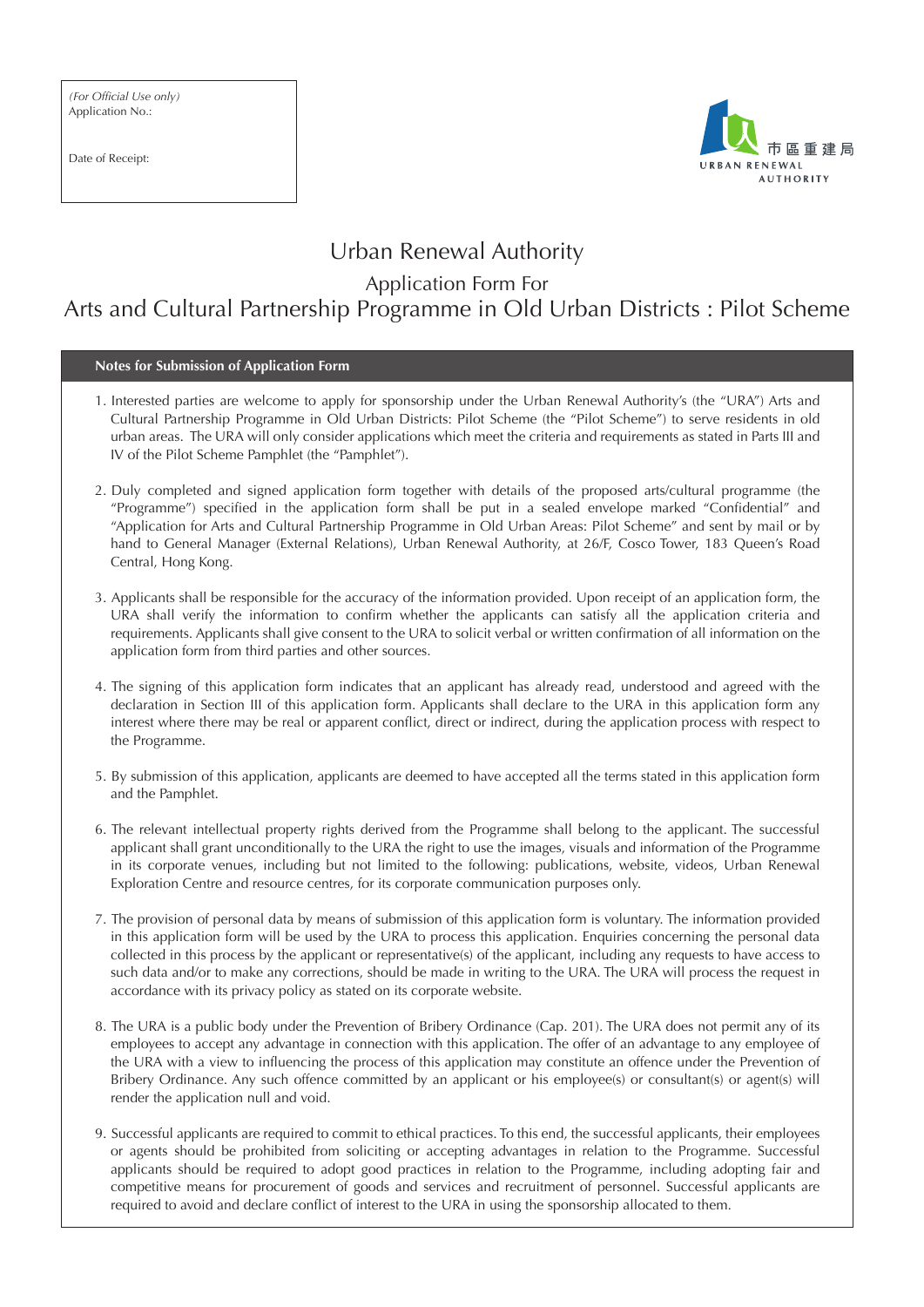| <b>Section I: Particulars of Applicant</b>                                                                                                                                                                                                                                                                                                                       |                  |  |
|------------------------------------------------------------------------------------------------------------------------------------------------------------------------------------------------------------------------------------------------------------------------------------------------------------------------------------------------------------------|------------------|--|
| Name (Eng)                                                                                                                                                                                                                                                                                                                                                       |                  |  |
| (Chi)                                                                                                                                                                                                                                                                                                                                                            |                  |  |
| <b>Registered Address</b>                                                                                                                                                                                                                                                                                                                                        |                  |  |
| Correspondence Address<br>(if different from above)                                                                                                                                                                                                                                                                                                              |                  |  |
| Contact Person (Eng)                                                                                                                                                                                                                                                                                                                                             | (Chi)            |  |
| Title of Contact Person                                                                                                                                                                                                                                                                                                                                          | Telephone Number |  |
| E-mail                                                                                                                                                                                                                                                                                                                                                           | Fax              |  |
| Certified true copies of registration document submitted together with this application:<br>(Please tick or delete as appropriate)<br>Memorandum and Articles of Associations<br>Certificate of Incorporation<br><b>Business Registration Certificate</b><br>Proof of exemption from tax under section 88 of Inland Revenue Ordinance<br>Others (please specify) |                  |  |
| <b>Section II: Details of the Programme</b>                                                                                                                                                                                                                                                                                                                      |                  |  |
| Programme Title (Eng)                                                                                                                                                                                                                                                                                                                                            |                  |  |
| (Chi)                                                                                                                                                                                                                                                                                                                                                            |                  |  |
| Programme Description                                                                                                                                                                                                                                                                                                                                            |                  |  |
| Objectives                                                                                                                                                                                                                                                                                                                                                       |                  |  |
| Sponsorship Applied under the Pilot Scheme                                                                                                                                                                                                                                                                                                                       |                  |  |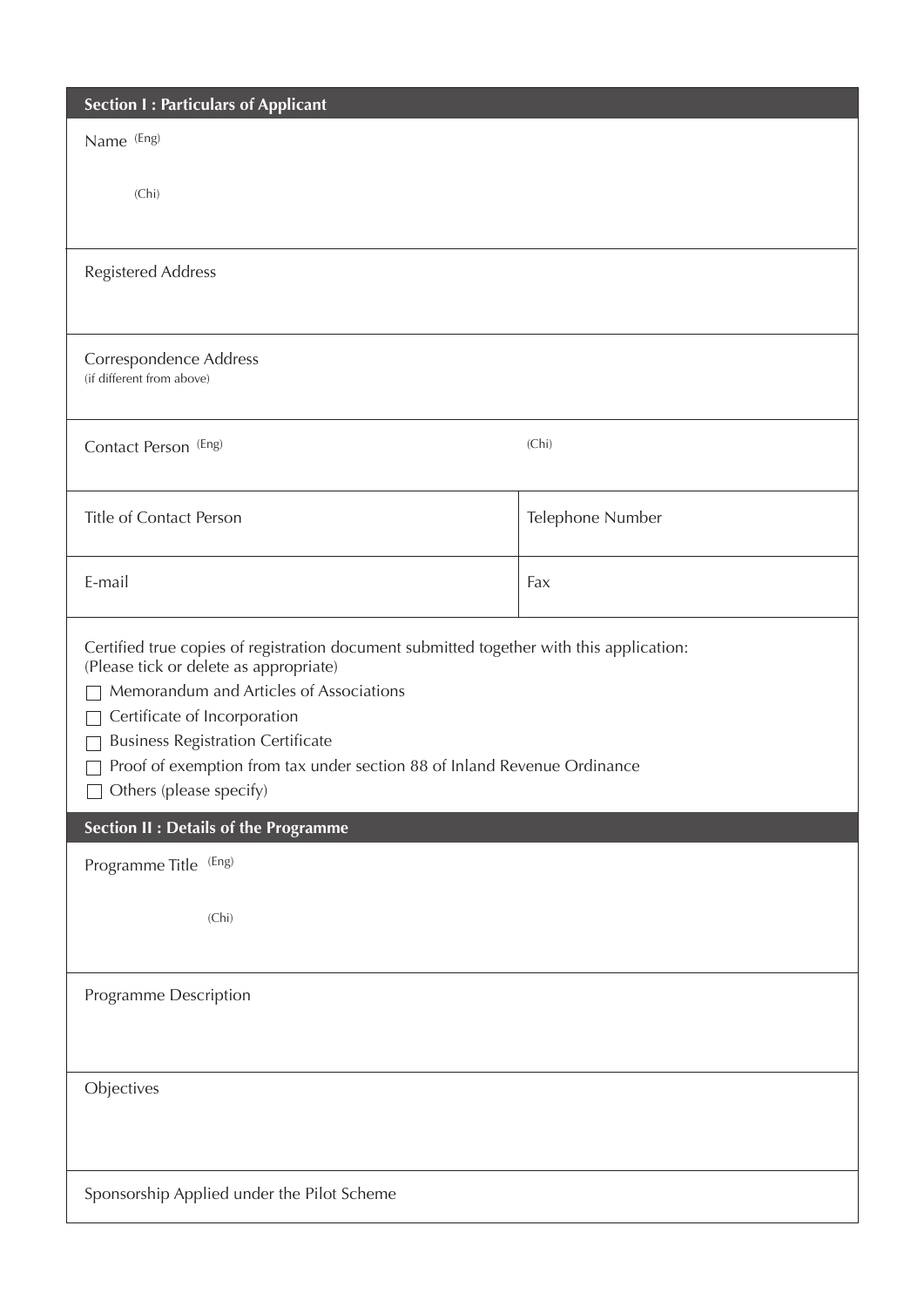|                         | Section II (Continued): Details of the Programme (Please use separate sheets to provide the information as appropriate)                                                                                                                                                                                        |  |
|-------------------------|----------------------------------------------------------------------------------------------------------------------------------------------------------------------------------------------------------------------------------------------------------------------------------------------------------------|--|
| Programme Details       | (a) Programme contents (objectives, time frame with milestones, venues, target<br>audience, number of participants, please also state whether it is open to the<br>public and an income generating activity)                                                                                                   |  |
|                         | (b) Implementation Plan                                                                                                                                                                                                                                                                                        |  |
|                         | (c) Promotion Plan                                                                                                                                                                                                                                                                                             |  |
|                         | (d) Expected outcome (benefits to the community)                                                                                                                                                                                                                                                               |  |
|                         | (e) Total estimated expenditures (with breakdown e.g. production, promotion,<br>artist/curator fees etc, and including how the sponsorship to be applied<br>under the Pilot Scheme will be spent)                                                                                                              |  |
|                         | Total estimated income, if applicable, e.g. sponsorship, donation and other<br>(f)<br>means of financial contribution, income to be generated by the Programme                                                                                                                                                 |  |
|                         | Key team members for organising this Programme<br>(g)                                                                                                                                                                                                                                                          |  |
|                         | (h) Please elaborate how this Programme:<br>• reflects the URA's mission in creating a quality and sustainable urban<br>living in Hong Kong<br>• brings benefits to the local community, especially those residing in the old<br>urban areas<br>• addresses the issues of practicality, viability and legality |  |
|                         | (i) Please confirm if licences are required for the Programme (applicants must<br>demonstrate their ability to obtain these licences)                                                                                                                                                                          |  |
|                         | Please confirm if the Programme complies with the local law and<br>(i)<br>regulations                                                                                                                                                                                                                          |  |
| Past Experience         | The applicant's past experience and track record in organising similar<br>community programmes in Hong Kong                                                                                                                                                                                                    |  |
| Declaration of Interest | The applicant must declare to the URA any interest where there may be real or<br>apparent conflict, direct or indirect, with any of the activities performed by the<br>applicant during the application process:                                                                                               |  |
|                         | Yes / Nil (Please tick or delete as appropriate.)                                                                                                                                                                                                                                                              |  |
|                         | If yes, pls provide the details:                                                                                                                                                                                                                                                                               |  |
|                         |                                                                                                                                                                                                                                                                                                                |  |
|                         |                                                                                                                                                                                                                                                                                                                |  |
|                         |                                                                                                                                                                                                                                                                                                                |  |
|                         |                                                                                                                                                                                                                                                                                                                |  |
|                         |                                                                                                                                                                                                                                                                                                                |  |
|                         |                                                                                                                                                                                                                                                                                                                |  |
|                         |                                                                                                                                                                                                                                                                                                                |  |
|                         |                                                                                                                                                                                                                                                                                                                |  |